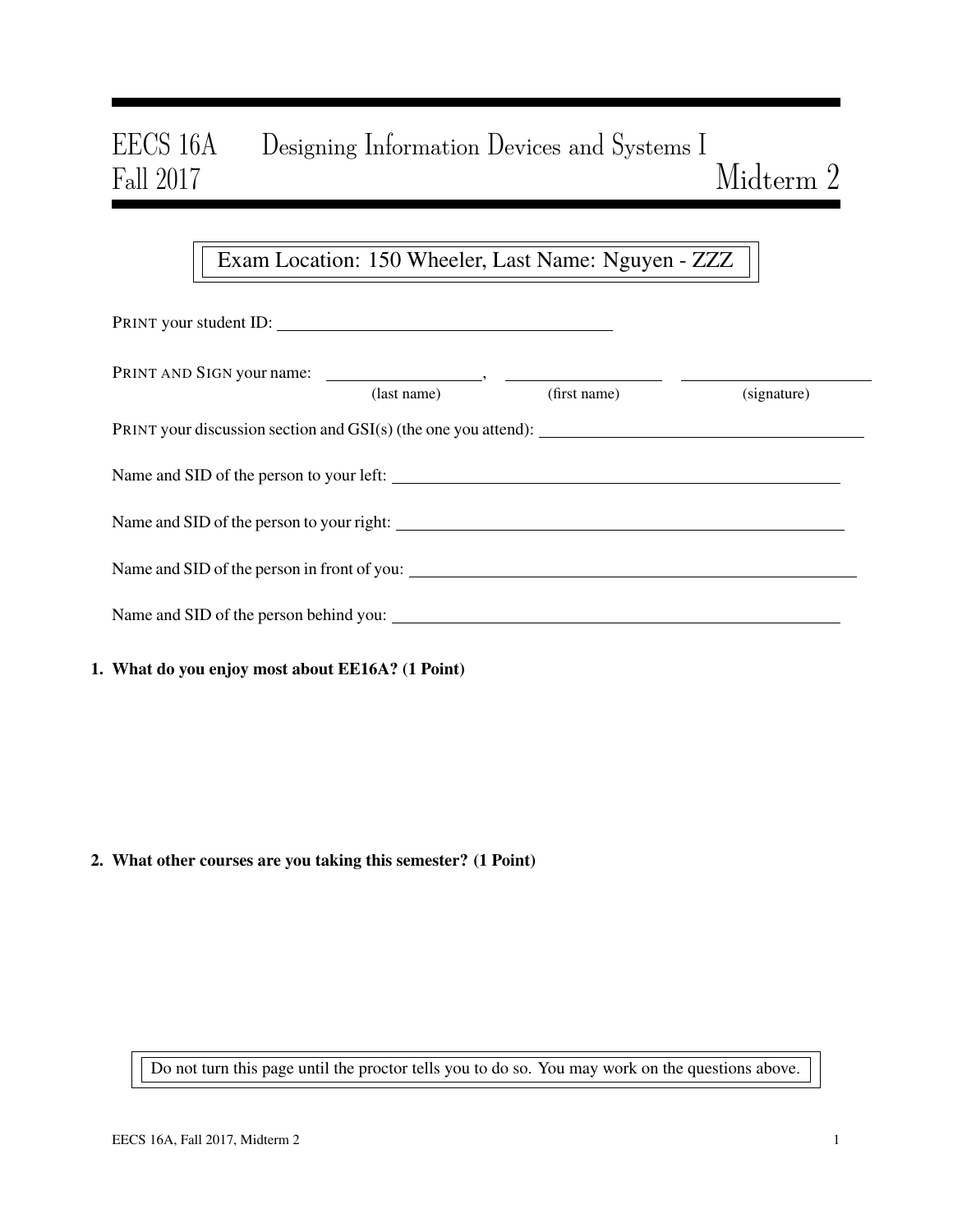Extra page for scratchwork.

If you want any work on this page to be graded, please refer to this page on the problem's main page.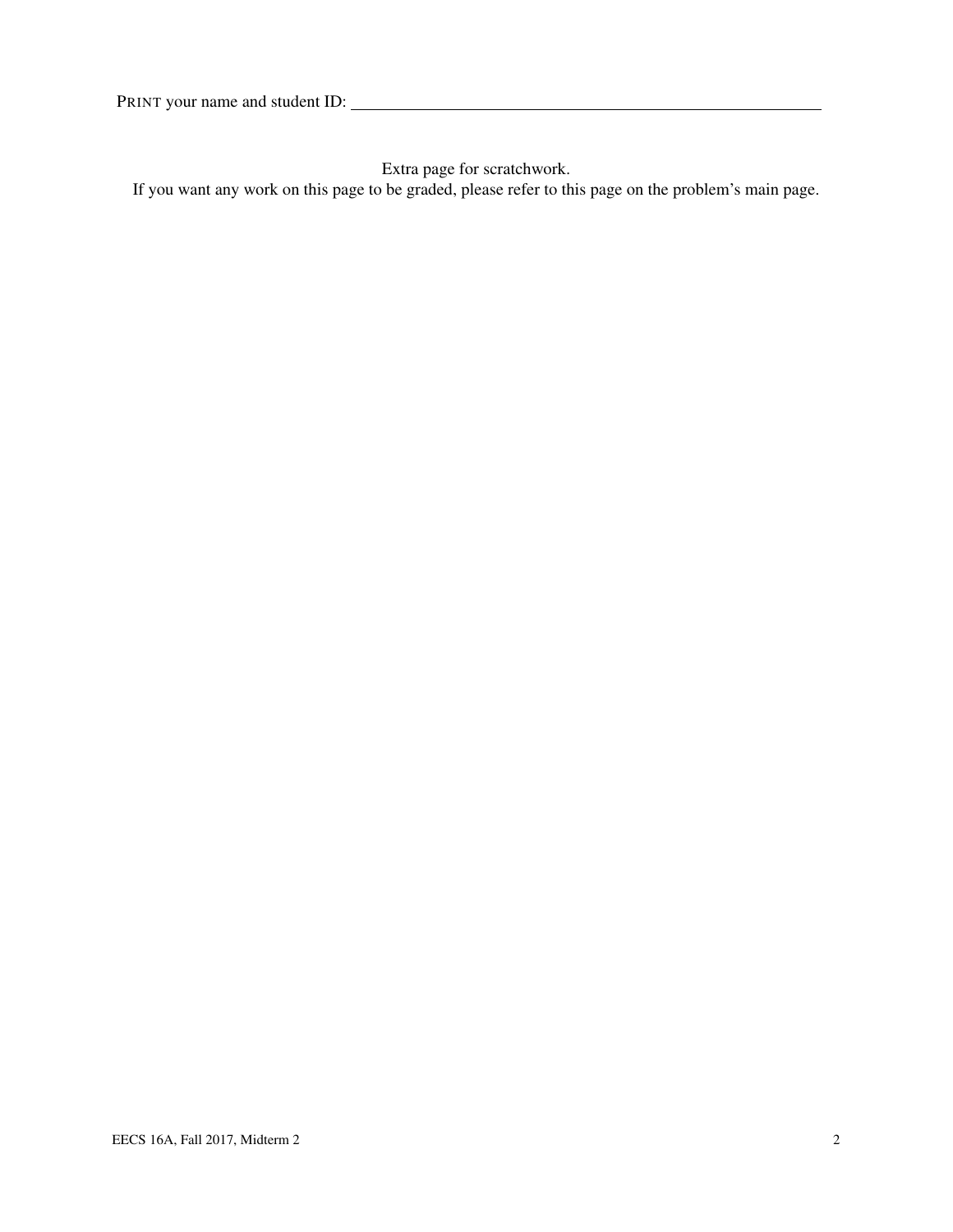#### 3. Nodal Analysis (6 Points)

Your friends, Anant and Elad, are attempting to solve the circuit below using the nodal analysis technique you learned in lecture. However, they got stuck on some steps and need your help!

In the following parts, they want to know whether their work is correct or not. For each part, *circle the correct answer and include a brief justification (fewer than 20 words) explaining your choice.*



(a) (2 Points) Elad first grounds the circuit, such that it looks like the one below. Anant, who is used to circuit diagrams with the ground at the bottom of the circuit, wonders if we can put the ground off to the side.



Did Elad choose to label the ground node at a valid location?

**YES** NO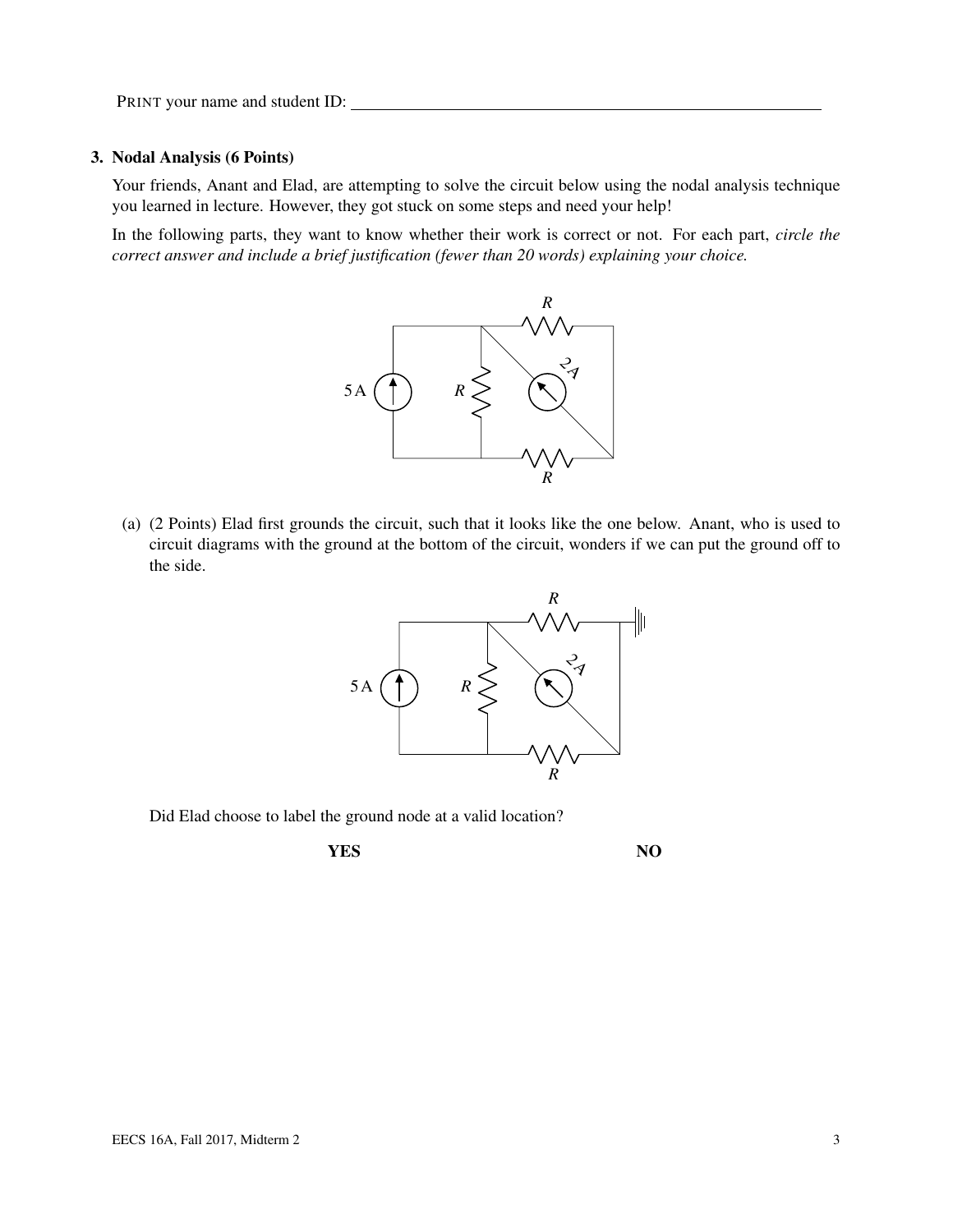(b) (2 Points) Anant then adds four labels *u*<sup>1</sup> through *u*4. Are any of these labels redundant (i.e., are any of the nodes in the circuit labeled more than once)?



**YES** NO

(c) (2 Points) Elad then labels the currents,  $i_1$  through  $i_5$ , and adds the  $+/-$  signs for the resistors while attempting to obey passive sign convention. Did he follow passive sign convention correctly for all of the resistors?



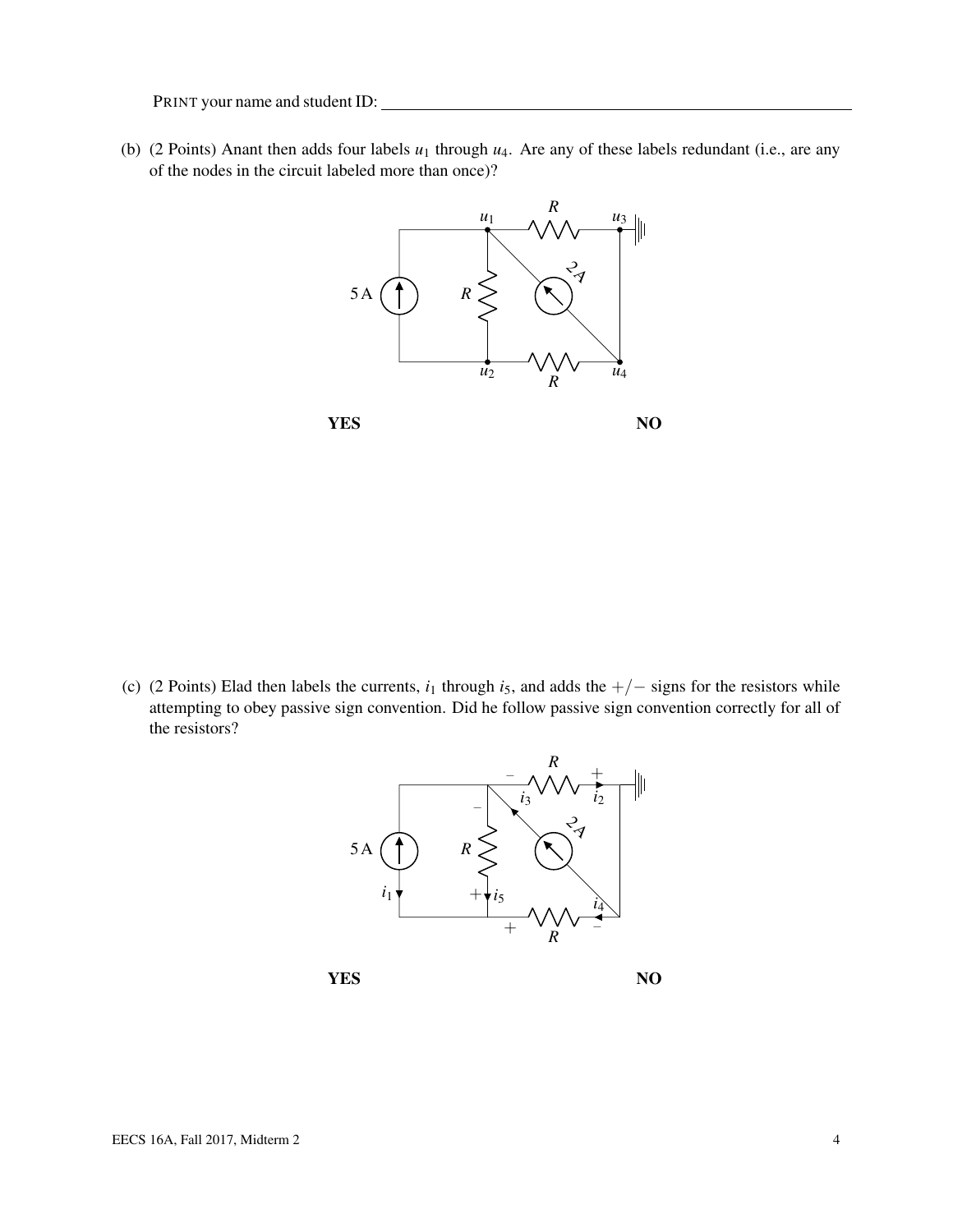## 4. Thévenin and Norton Circuits (13 Points)

Consider the following circuit:



(a) (3 Points) *Find the voltage V*<sup>1</sup> (relative to ground).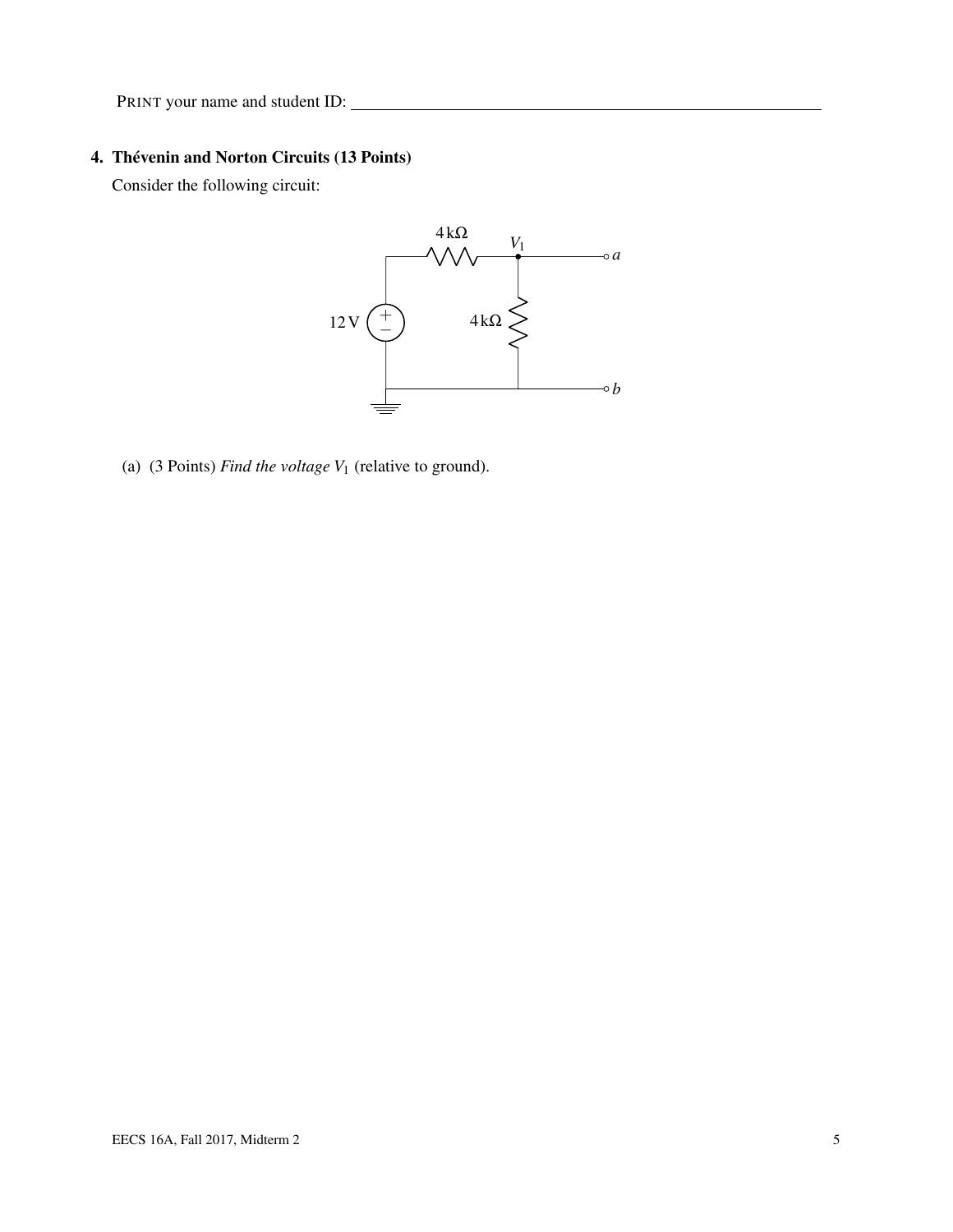<span id="page-5-0"></span>(b) (4 Points) *Calculate R*th *and V*th such that the Thévenin equivalent circuit shown below matches the *I*-*V* characteristics of the original circuit between the *a* and *b* terminals.

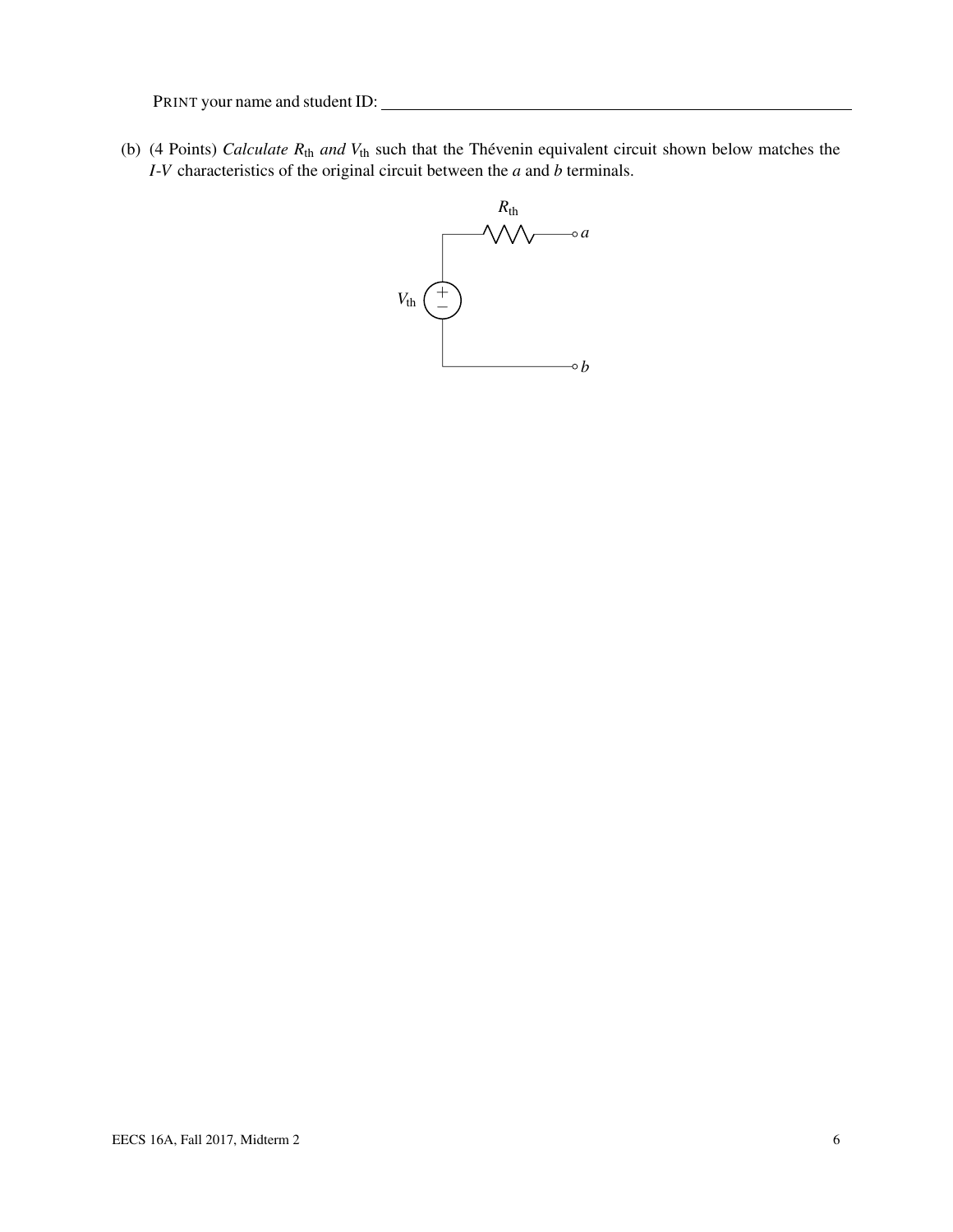(c) (6 Points) As shown below, we will now consider what happens when we add another resistor to the original circuit.



*Find the values of R*no *and I*no such that the Norton equivalent circuit shown below matches the *I*-*V* characteristics of this new circuit between the *a* and *b* terminals.



*Hint:* Your result from part [\(b\)](#page-5-0) might be useful.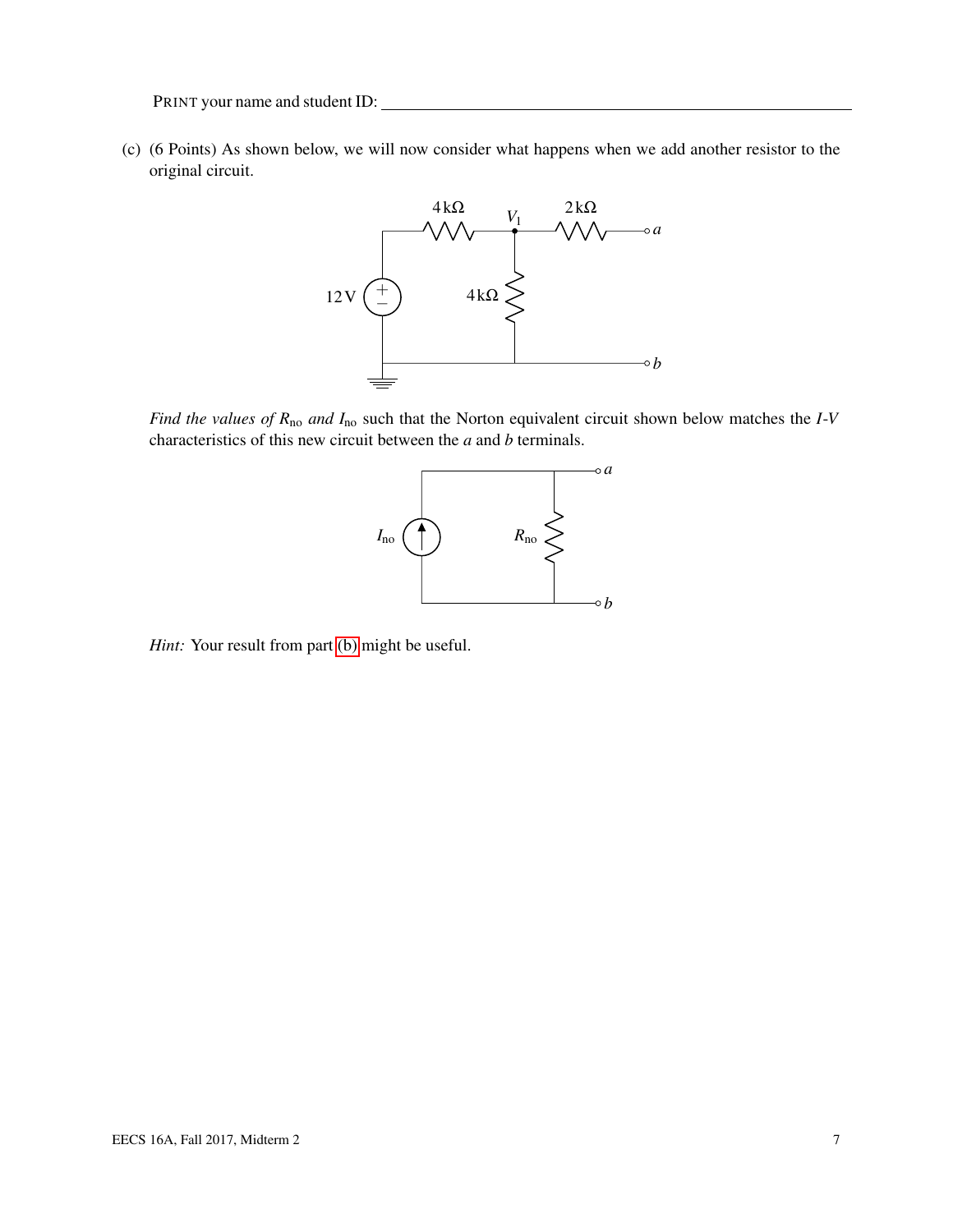#### 5. Wire we doing this... (13 Points)

A common structure used in the field of nanotechnology research is something called a core-shell nanowire. This consists of a physical structure that has a core made of one material and a shell made of another, where current flows through both parts. Note that the following figures are not drawn to scale.

(a) (3 Points) A copper (Cu) structure with a square cross-section is shown below. Given the material parameters, *calculate the resistance*  $R_{Cu}$  of the structure between  $E_1$  and  $E_2$ .

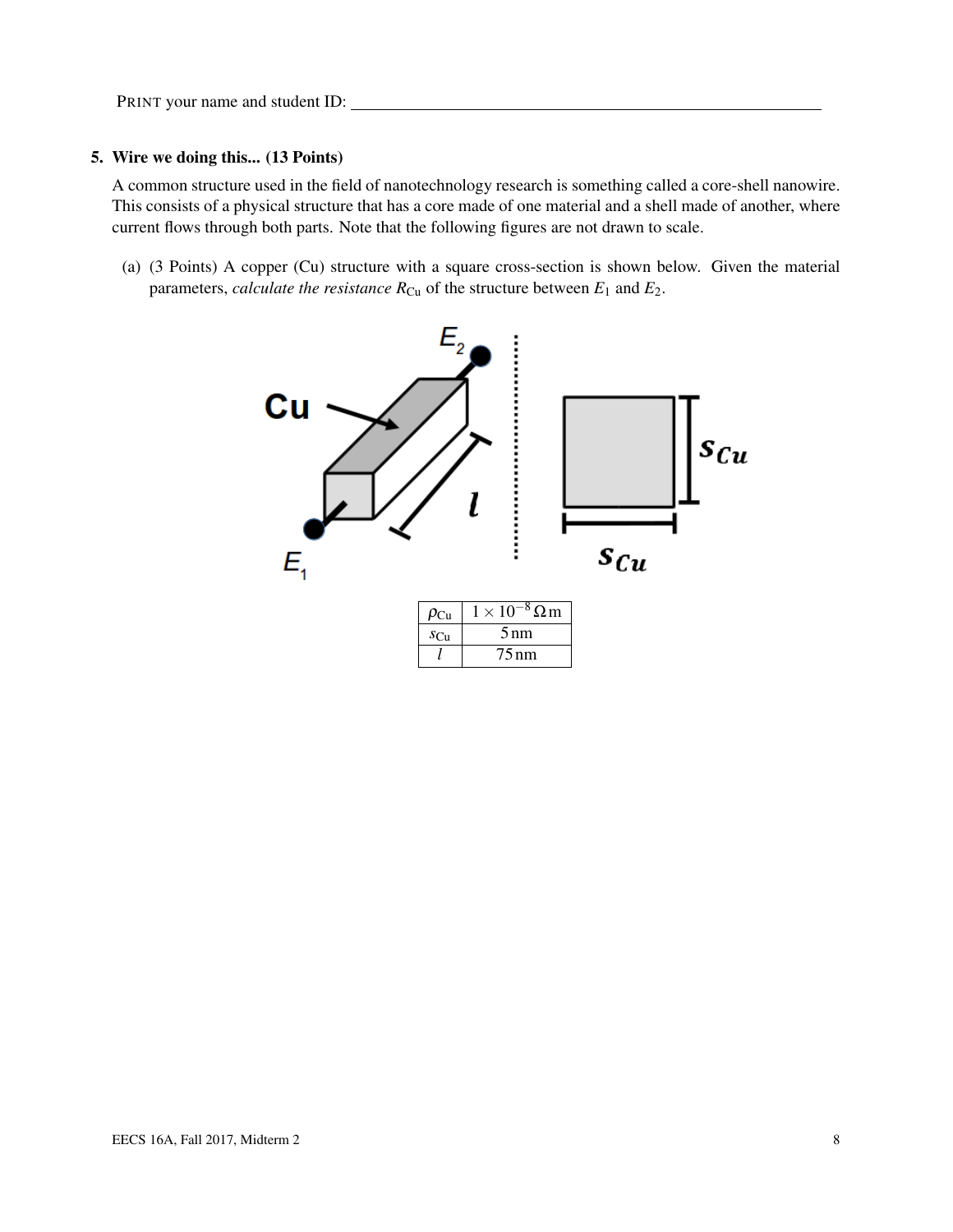(b) (4 Points) A gold (Au) structure in the shape of a shell is shown below. Given the material parameters, *calculate the resistance*  $R_{Au}$  of the Au structure between  $E_1$  and  $E_2$ .

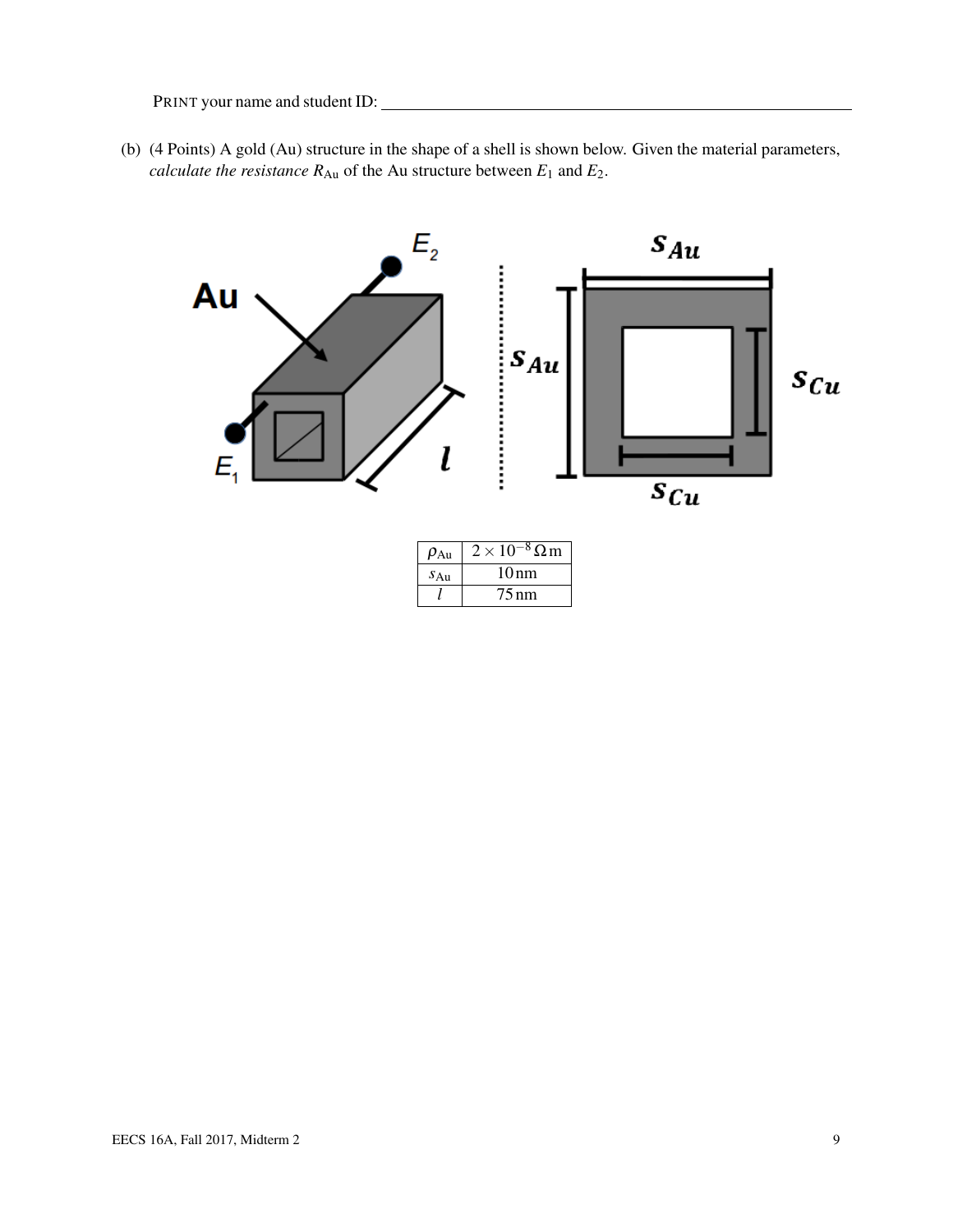<span id="page-9-0"></span>(c) (3 Points) Now the two structures are combined together, such that they make one structure, with the outside shell made of Au and the inside made of Cu. This is called a core-shell nanowire. Assuming that you are contacting the full ends of the nanowire (i.e., *E*<sup>1</sup> and *E*<sup>2</sup> are both connected with ideal wires to the faces of the Cu and Au structure), *model the nanowire as a set of resistors*, using  $R_{Au}$  for the resistance of the Au layer and  $R_{Cu}$  for the resistance of the Cu layer.



(d) (3 Points) Based on your model from part [\(c\),](#page-9-0) find the equivalent resistance  $R_{\text{wire}}$  between  $E_1$  and  $E_2$ .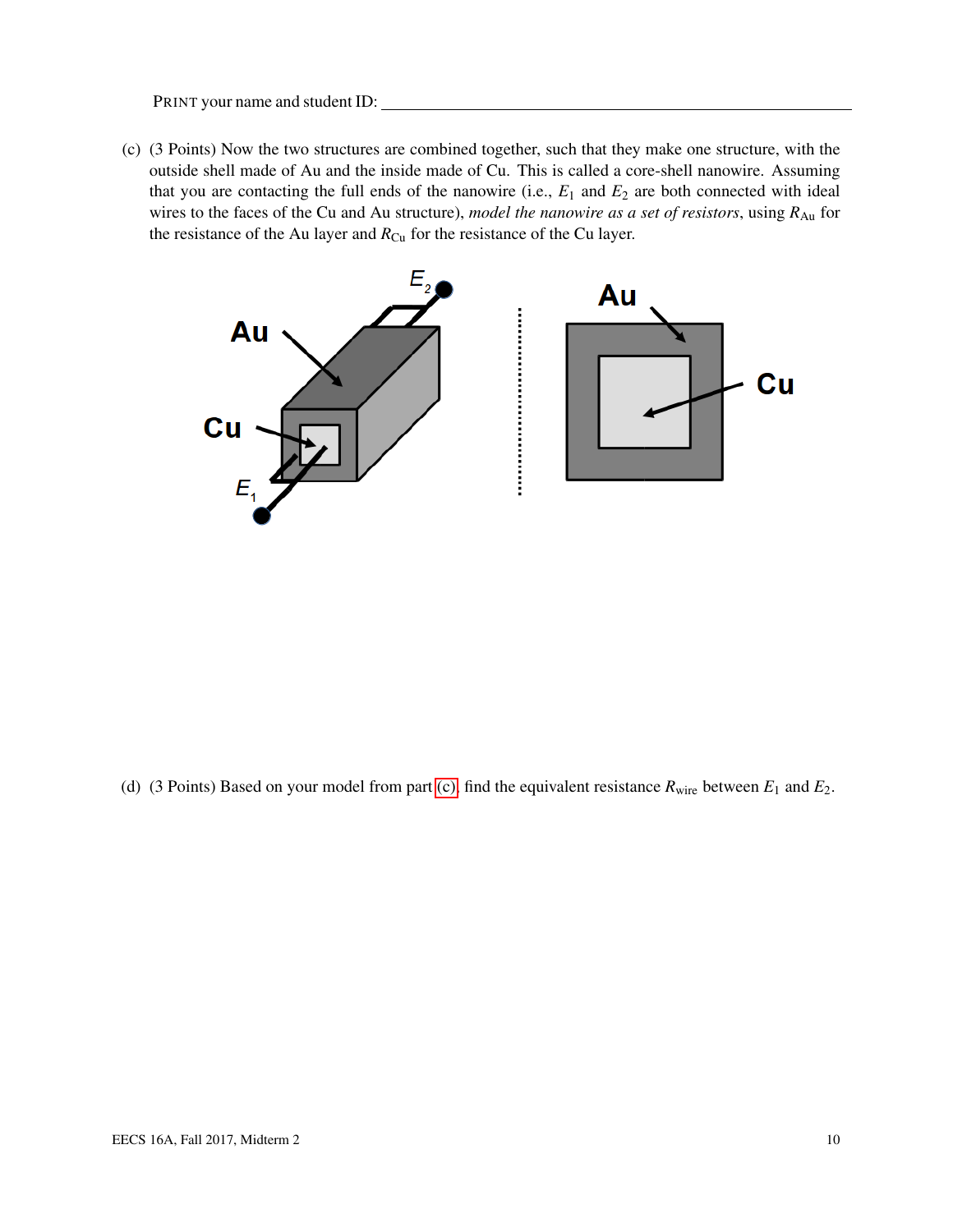#### 6. Do You See The Difference? (11 Points)

Consider the following circuit:



- (a) (4 Points) *Label the '*+*' and '*−*' terminals of the op-amp above* so that it is in negative feedback.
- (b) (7 Points) Assuming that the op-amp is in negative feedback, *use the Golden Rules (combined with any other analysis technique) to find V*out in terms of *R*, *V*1, and *V*2.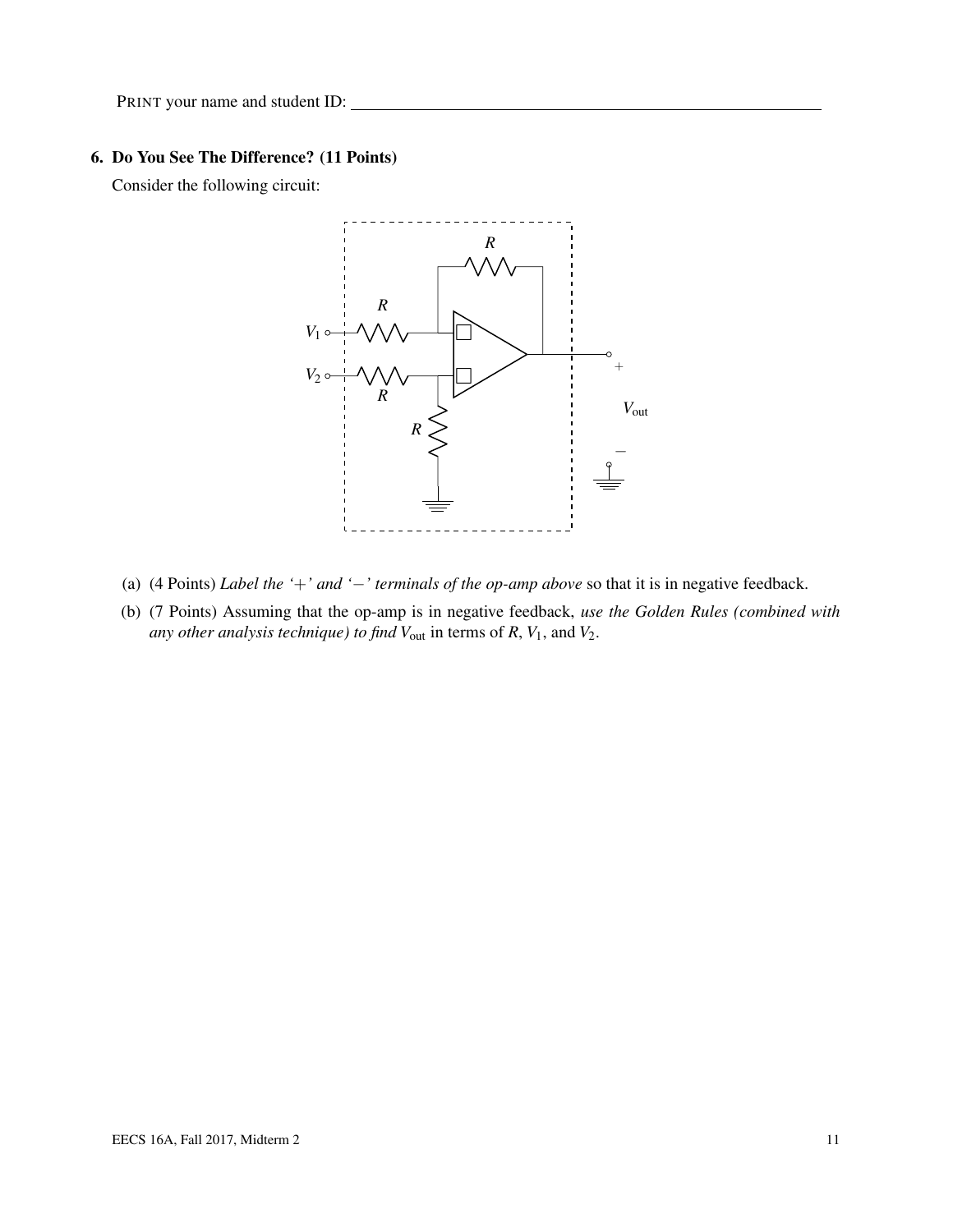#### 7. A New Feature You Didn't Even Know You Wanted! (14 Points)

An up-and-coming computer company, Orange Inc., is trying to design a touchscreen bar to incorporate into their new laptop, right above the keyboard. Let's help them analyze their existing design to see where their design has gone wrong!

(a) (7 Points) Orange Inc.'s touchscreen is small enough that we are only interested in the horizontal position of the touch and hence can use the 1D touchscreen circuit model shown below, where the  $u_{mid}$ node is labeled at the point the touch occurs. The touchscreen bar has a total length of 10 cm, but due to some disputes with their supplier, Orange Inc. has not been able to find out what the resistivity of the touchscreen material is. Despite this, your colleague claims that they can still predict the relationship between *V*meas and the position where a customer touched the bar. Is your colleague correct? *Circle your answer.*

If you answered that your colleague is correct, *provide an expression for*  $V_{\text{meas}}$  *as a function of*  $V_s$  *and the position of the touch x* (measured in cm relative to the *left* side of the circuit). If you answered that your colleague is incorrect, *provide an expression for*  $V_{\text{meas}}$  as a function of  $V_s$ ,  $R_{\text{touch}}$ , and  $R_{\text{rest}}$ .

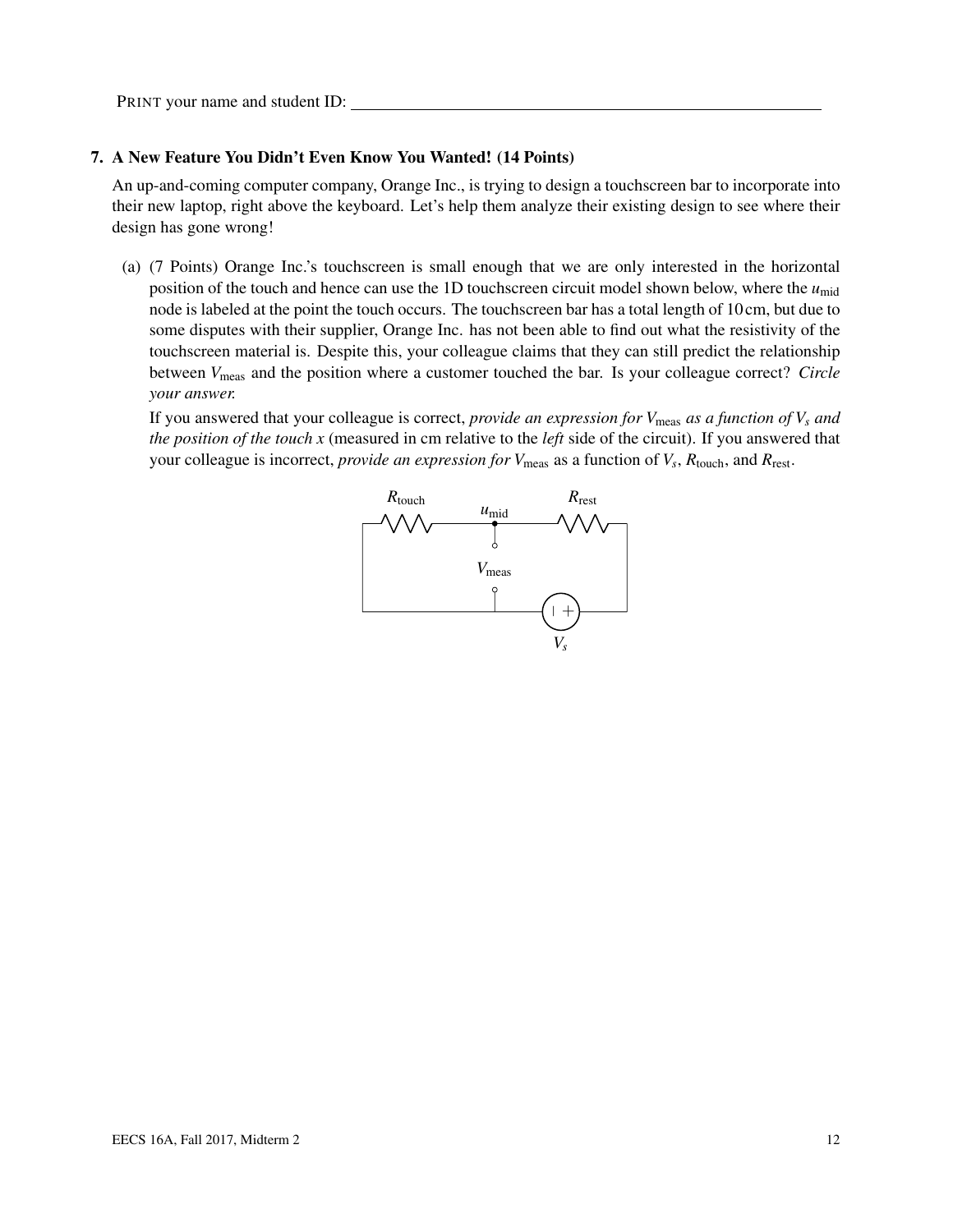(b) (7 Points) It turns out that Orange Inc's problems aren't limited to their touchscreen materials – the device they use to measure the voltage  $V_{\text{meas}}$  has a finite but known resistance  $R_{\text{meter}}$  associated with it. Connecting the measurement device to the touchscreen results in the circuit model shown below. Without knowing the value of the resistivity of the material (which, as a reminder, would affect the values of *R*touch and *R*rest), can you compute the value of *V*meas? *Justify your answer by providing an expression for V*meas as a function of *R*touch, *R*rest, *R*meter, and *V<sup>s</sup>* .

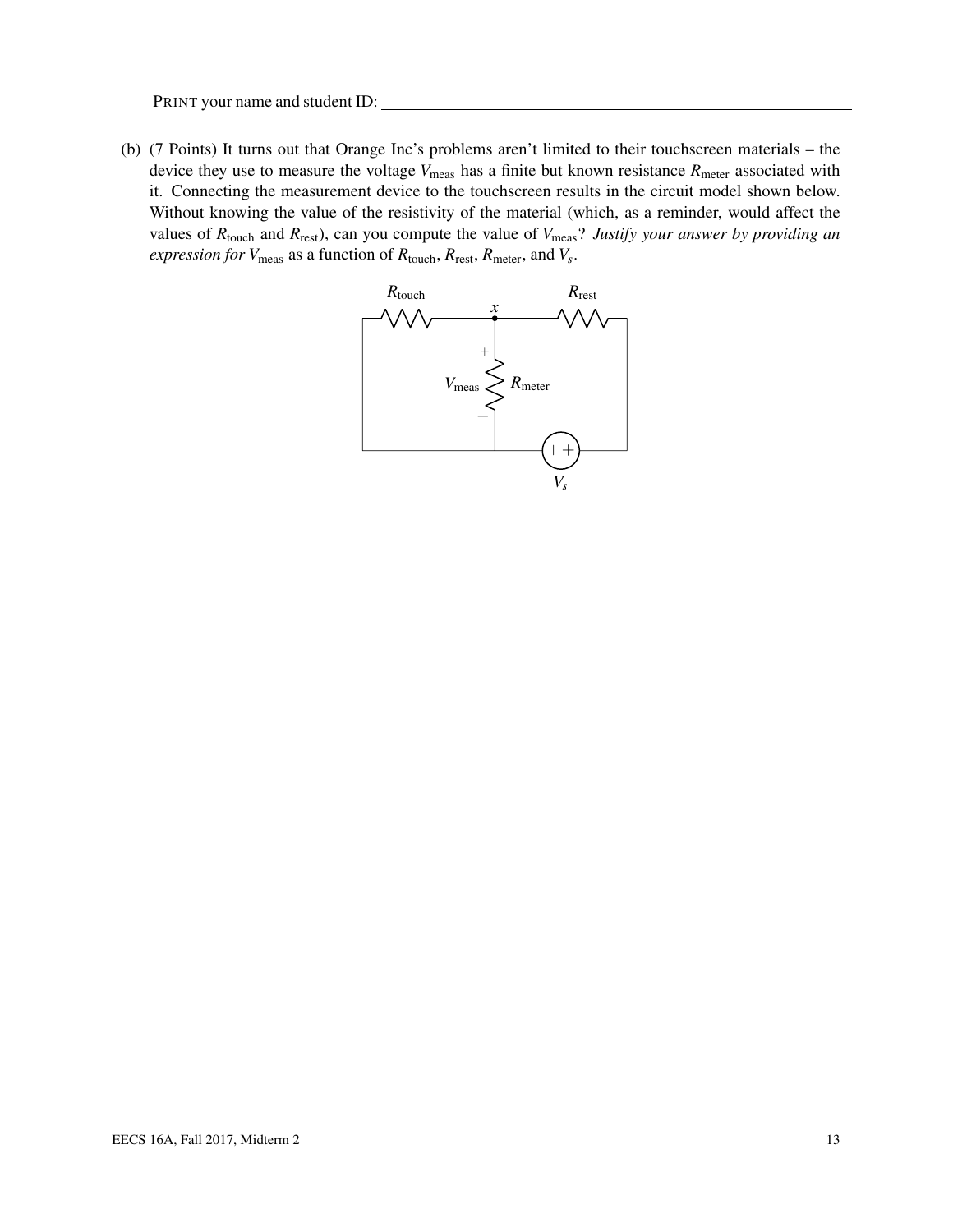#### 8. Force Touch (22 Points)

So far, our capacitive touchscreens have been able to measure the presence or absence of a touch, but with some modifications, we can actually measure how hard the finger is pressing (i.e., force) as well. Figure [8.1](#page-13-0) shows this type of touch screen without any touch and with the finger pressing on it; the more force the finger applies to the screen, the more the distance between the two metal plates decreases.

Assume that the insulator in between the plates has some permittivity  $\varepsilon_1$  and that the top metal plate has an area *A*. With no force applied on the screen, the top and bottom plates are a distance *d* apart. When a force is applied, the distance becomes  $d'$  ( $d$ ). Suppose when a finger is touching the screen, it creates a capacitance  $C_{F,E_{\text{top}}}$  between itself and the top plate and a capacitance  $C_{F,E_{\text{bottom}}}$  between itself and the lower plate.



<span id="page-13-0"></span>Figure 8.1: Sensor configurations.

(a) (3 Points) With no finger touching or applying any force, *find the capacitance Cno touch* between the top metal plate and the bottom metal plate. Express your answer in terms of  $\varepsilon_1$ , *d*, and *A*.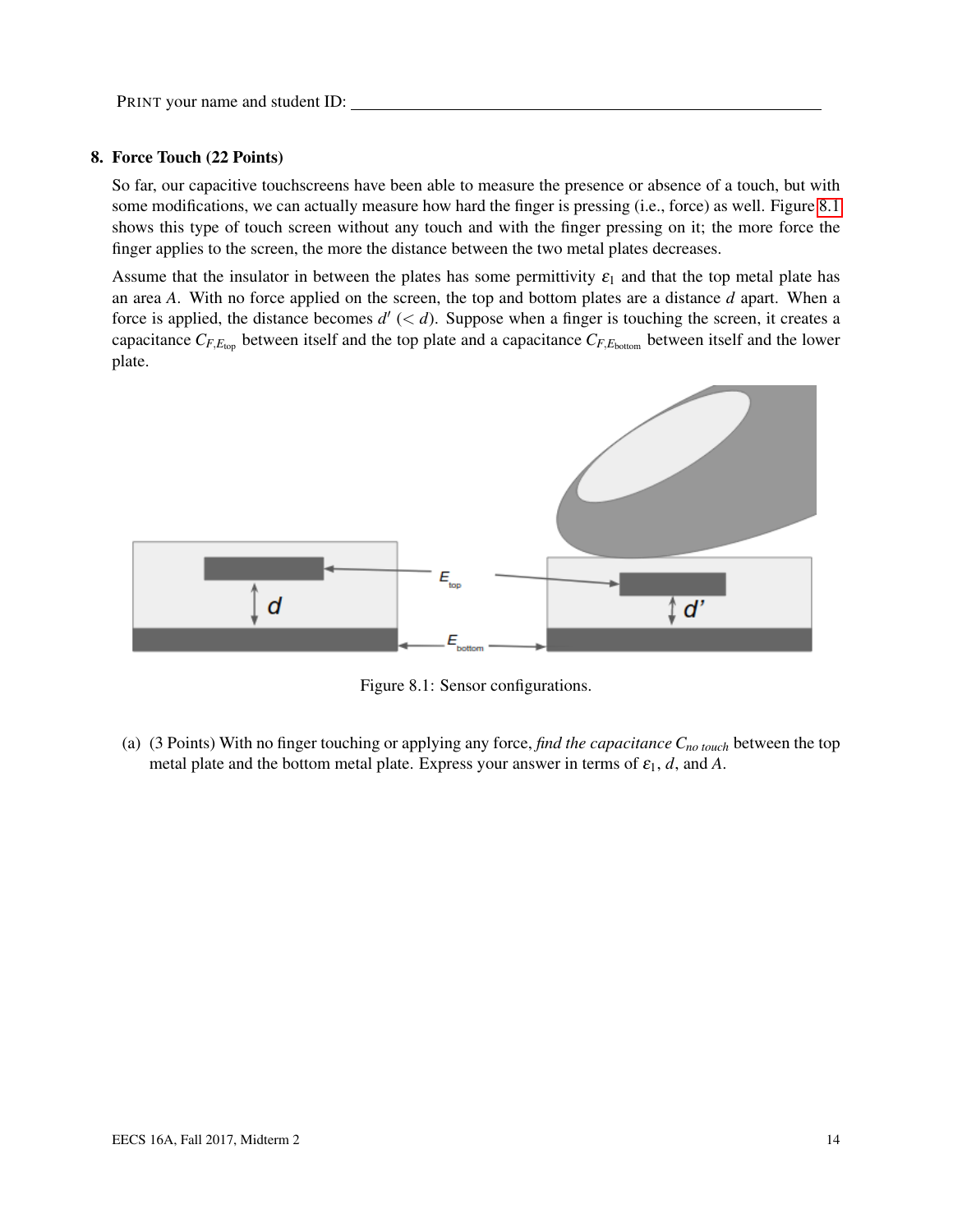(b) (4 Points) Now suppose that a finger that is touching the screen applies some force on our screen. *Draw a circuit model* including all of the capacitors connected to either *E*top or *E*bottom. *Label all elements* in your model.

<span id="page-14-0"></span>(c) (4 Points) Assuming that  $C_{F,E_{\text{top}}} = C_{F,E_{\text{bottom}}} = 0$  F, *find the equivalent capacitance,*  $C_{\text{force}}$ *, between*  $E_{\text{top}}$ and  $E_{\text{bottom}}$ . Express your answer in terms of  $\varepsilon_1$ , d', and A.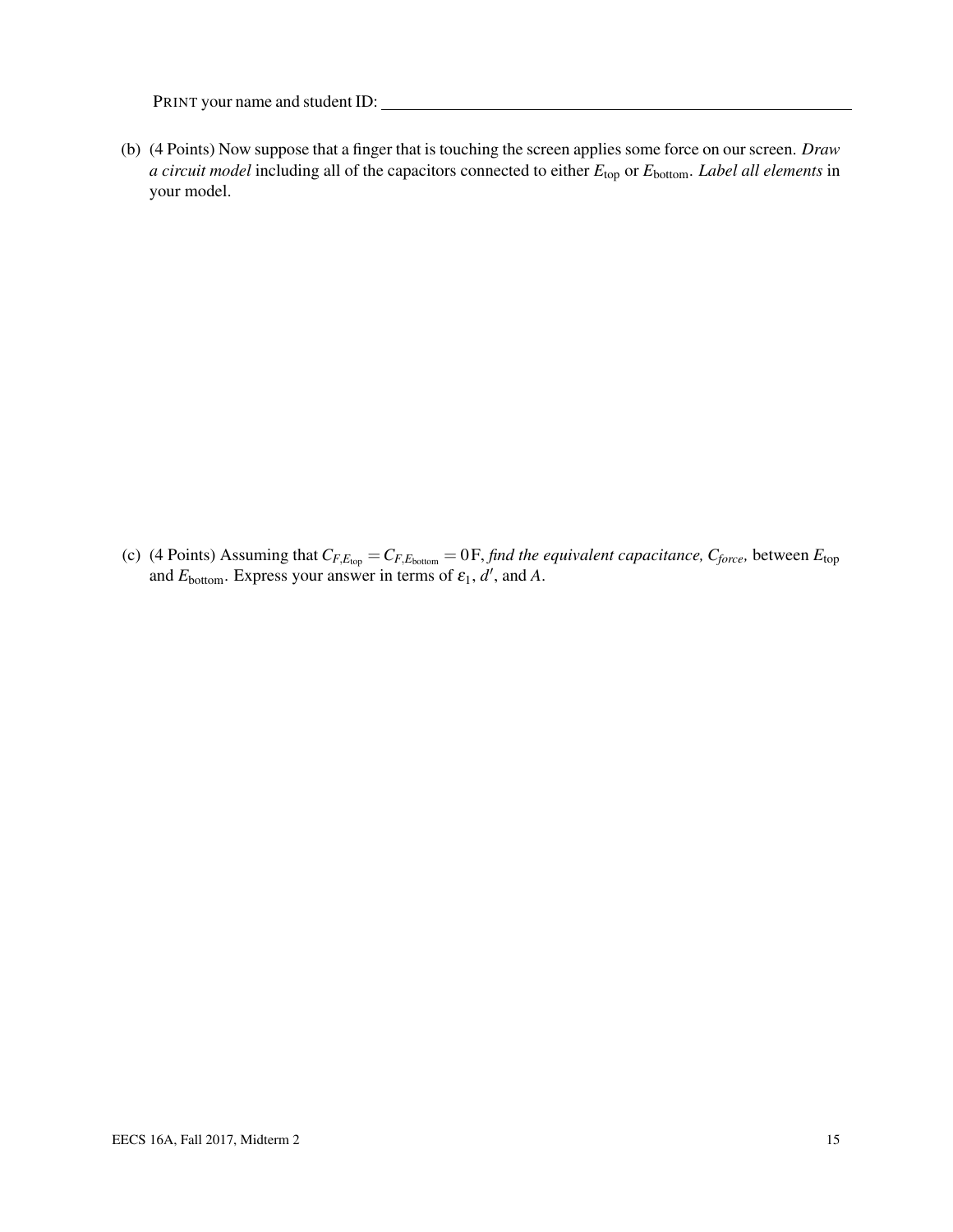(d) (4 Points) We connect our structure to the circuit shown below, where your answer to part [\(c\)](#page-14-0) is now some *C*<sub>screen</sub> (which represents the equivalent capacitance between  $E_{top}$  and  $E_{bottom}$ ). The circuit cycles through two phases. In phase 1, switches labeled  $\phi_1$  are on, and in phase 2, switches labeled  $\phi_2$  are on. *Derive the value of Vout during phase 2* in terms of *C*screen, *C*ref and *V<sup>s</sup>* .

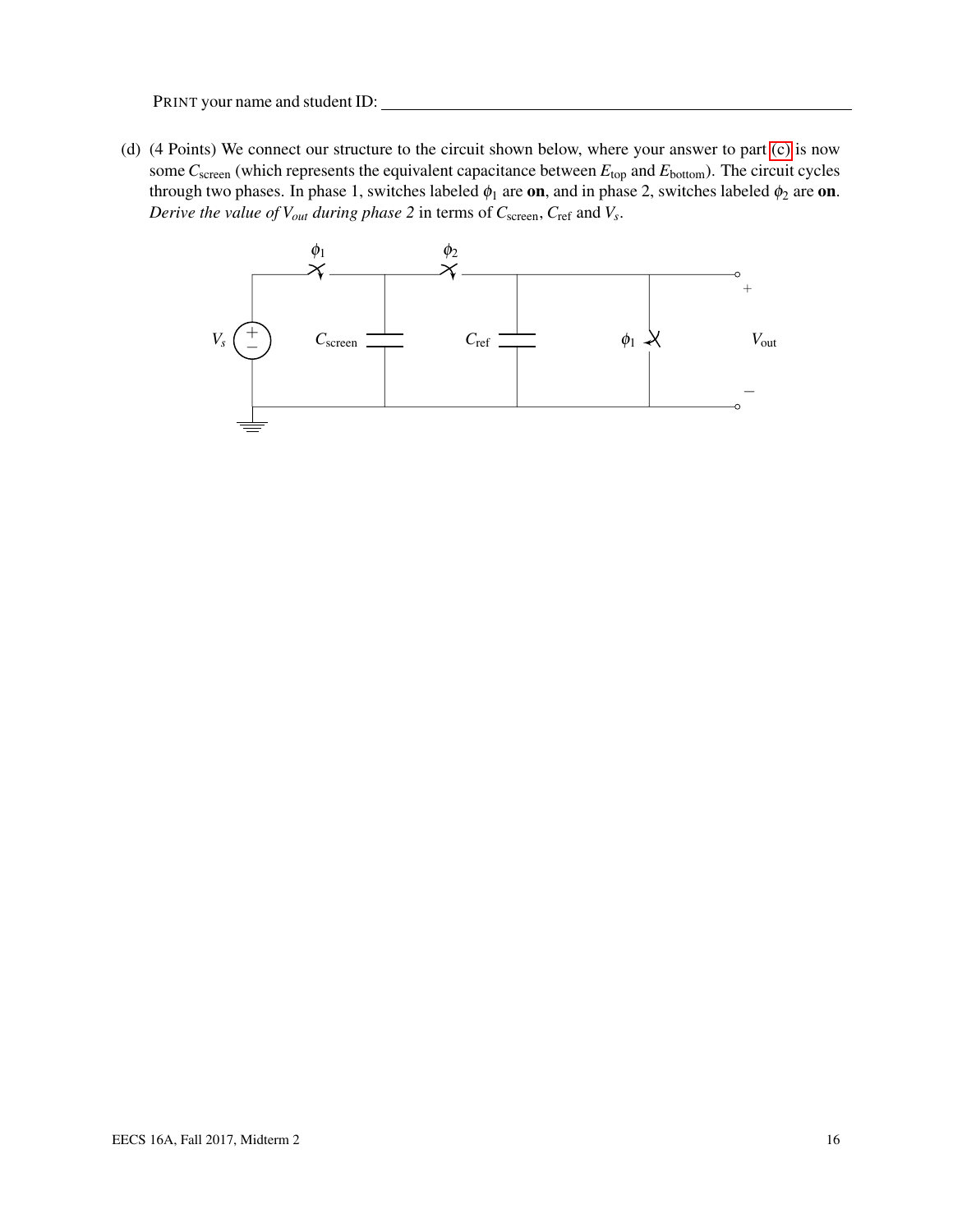(e) (7 Points) In the previous circuit, if the finger is pressing with a certain force  $F'$  and  $V_s = 5V$ , assume that  $V_{\text{out}} = 2.5 \text{V}$  during phase 2. We want to design a circuit that outputs 0V when we apply more force than  $F'$  and 3.3 V when we apply less force than  $F'$ .

In the circuit below, *label the terminals of the op-amp, indicate what you will connect its supplies to, and pick a value for*  $V_{ref}$  such that  $V_{out,2} = 0$  V when more force than  $F'$  is applied and  $V_{out,2} = 3.3$  V when less force than  $F'$  is applied.

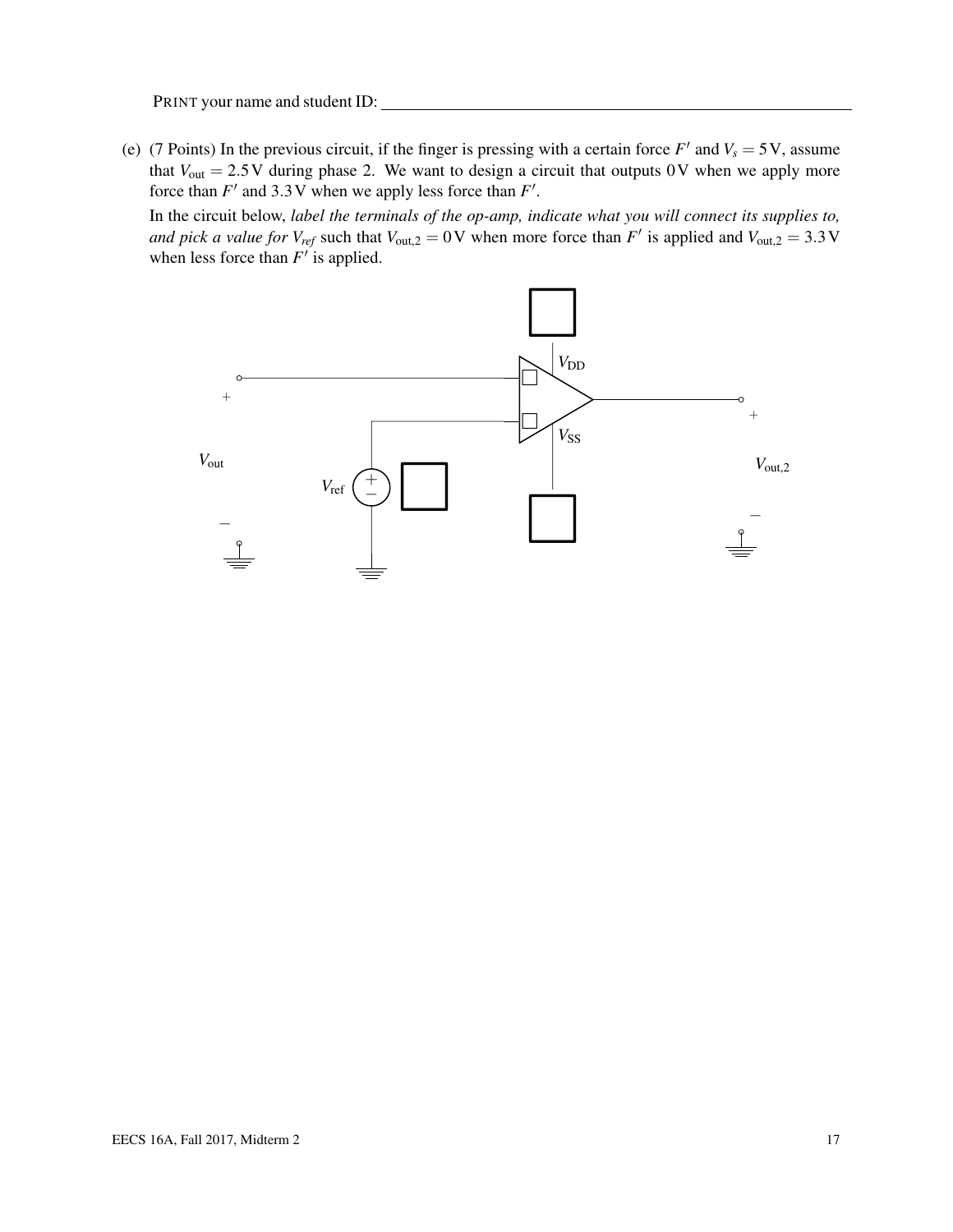## 9. Op-Amp Fun (11 Points + 5 Points)

Consider the following circuit:



(a) (3 Points) Suppose that we connect a resistor across the terminals *a* and *b* as shown in the circuit below. *Find the voltage V*<sup>−</sup> at the inverting input terminal of the op-amp relative to ground.

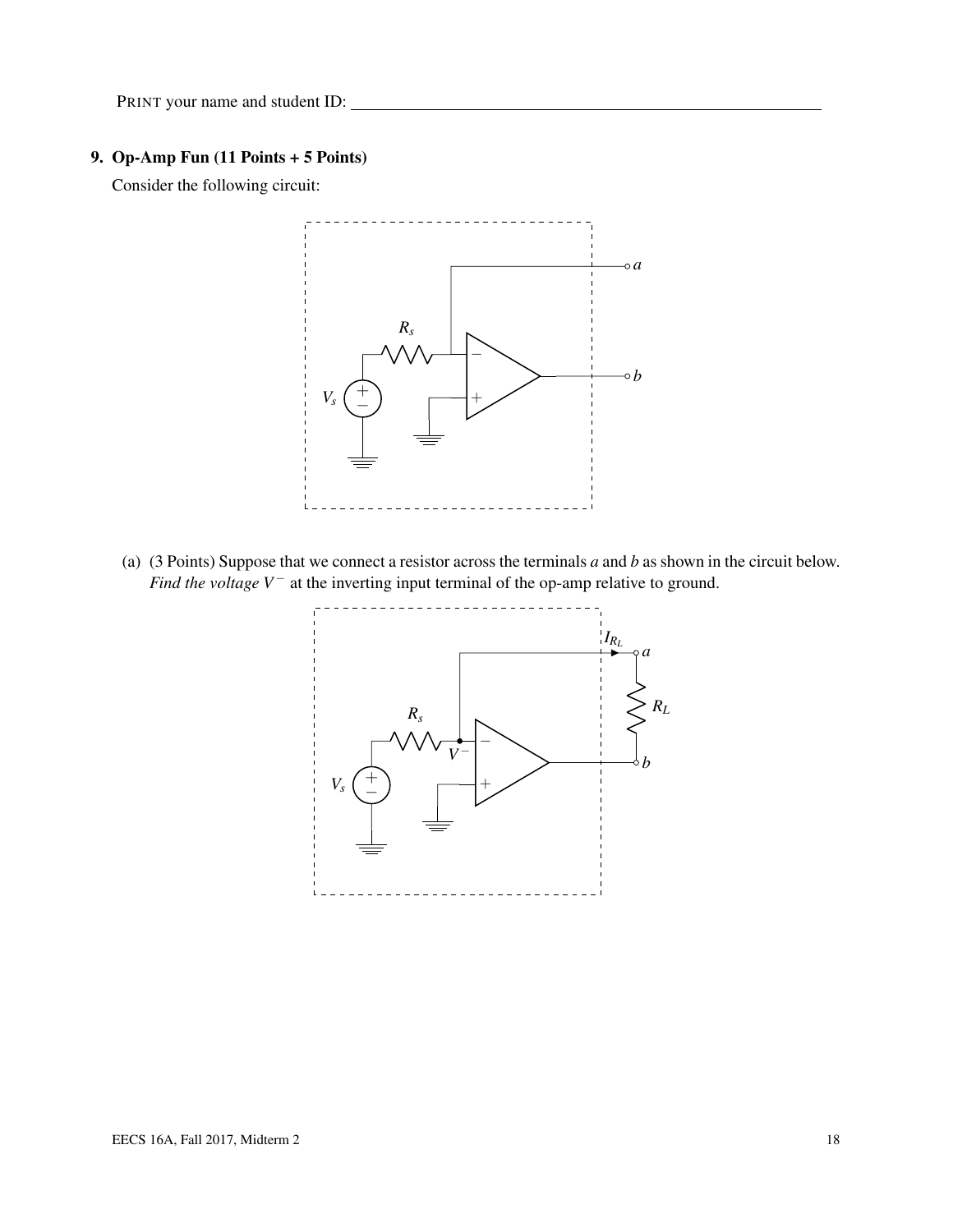(b) (3 Points) *Find the current*  $I_{R_L}$  through the resistor  $R_L$  as a function of  $V_s$ ,  $R_s$ , and  $R_L$ .

(c) (5 Points) Suppose that you replace  $R_L$  with a capacitor  $C_L$  as shown below. *Find the current*  $I_{C_L}$ flowing through the capacitor  $C_L$  as a function of  $V_s$ ,  $R_s$ , and  $C_L$ .

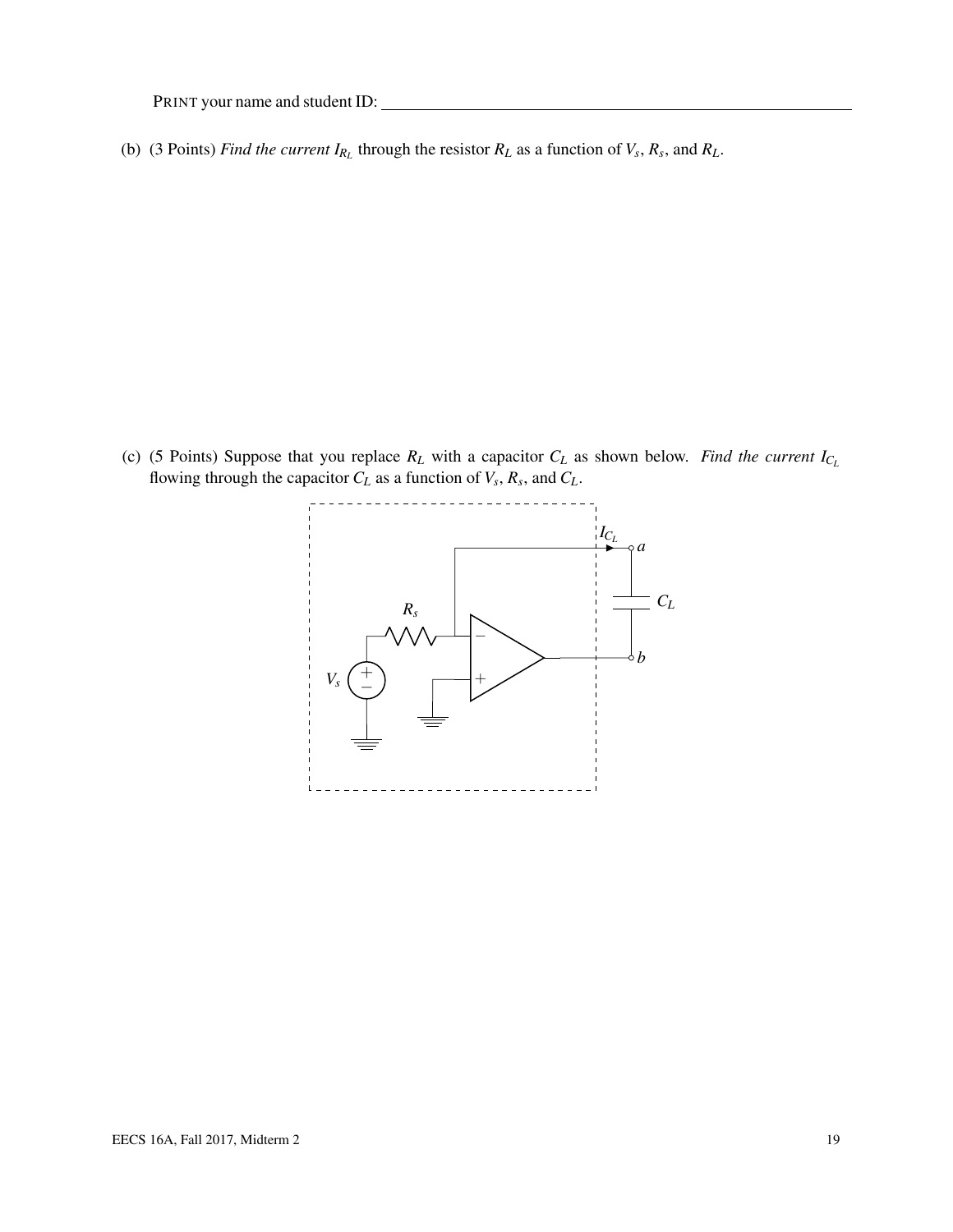(d) (Bonus: 5 Points) Assume that at time  $t = 0$ , the voltage across  $C_L$  is equal to 0V. *Derive an expression for the voltage V<sup>b</sup> at node b* (relative to ground) as a function of *V<sup>s</sup>* , *R<sup>s</sup>* , *CL*, and *t*.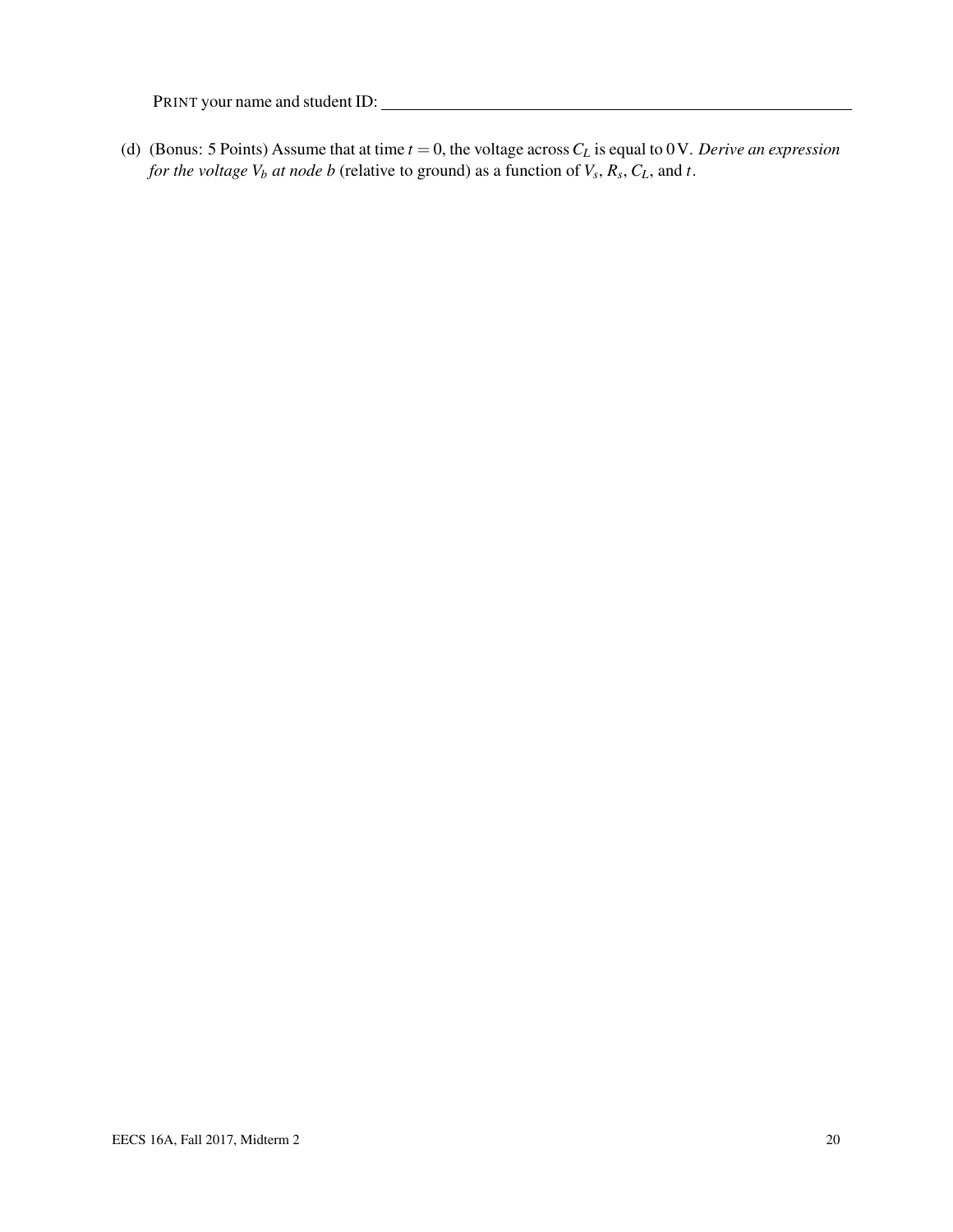#### 10. Are You Resistive? (19 Points + 5 Points)

Bob is a quality control engineer, and his job is to document and analyze the test results of resistors made by his company.

<span id="page-20-0"></span>(a) (8 Points) One day, Bob was testing the *I*-*V* curves of the resistors, and he saw something surprising for one particular resistor *R*special. Based on this *I*-*V* characteristic, *find the value of R*special*.*

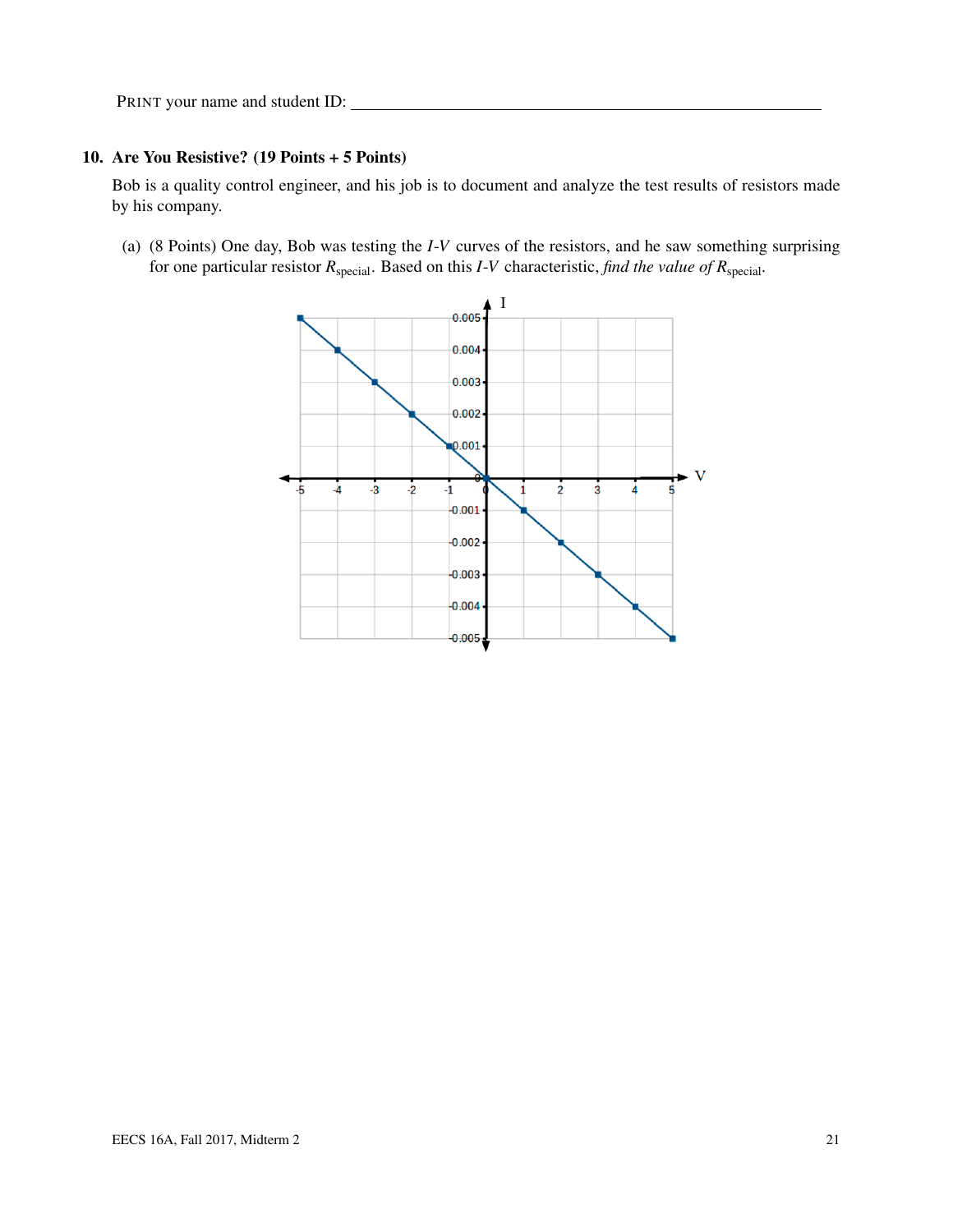(b) (5 Points) As shown below, Bob draws a voltage divider circuit using  $R_{\text{special}}$ , a 500 $\Omega$  resistor, and a constant voltage source  $V_s$  on a sheet of paper.

*Find Vout in terms of V<sup>s</sup> using your value of R*special *from part [\(a\).](#page-20-0)*

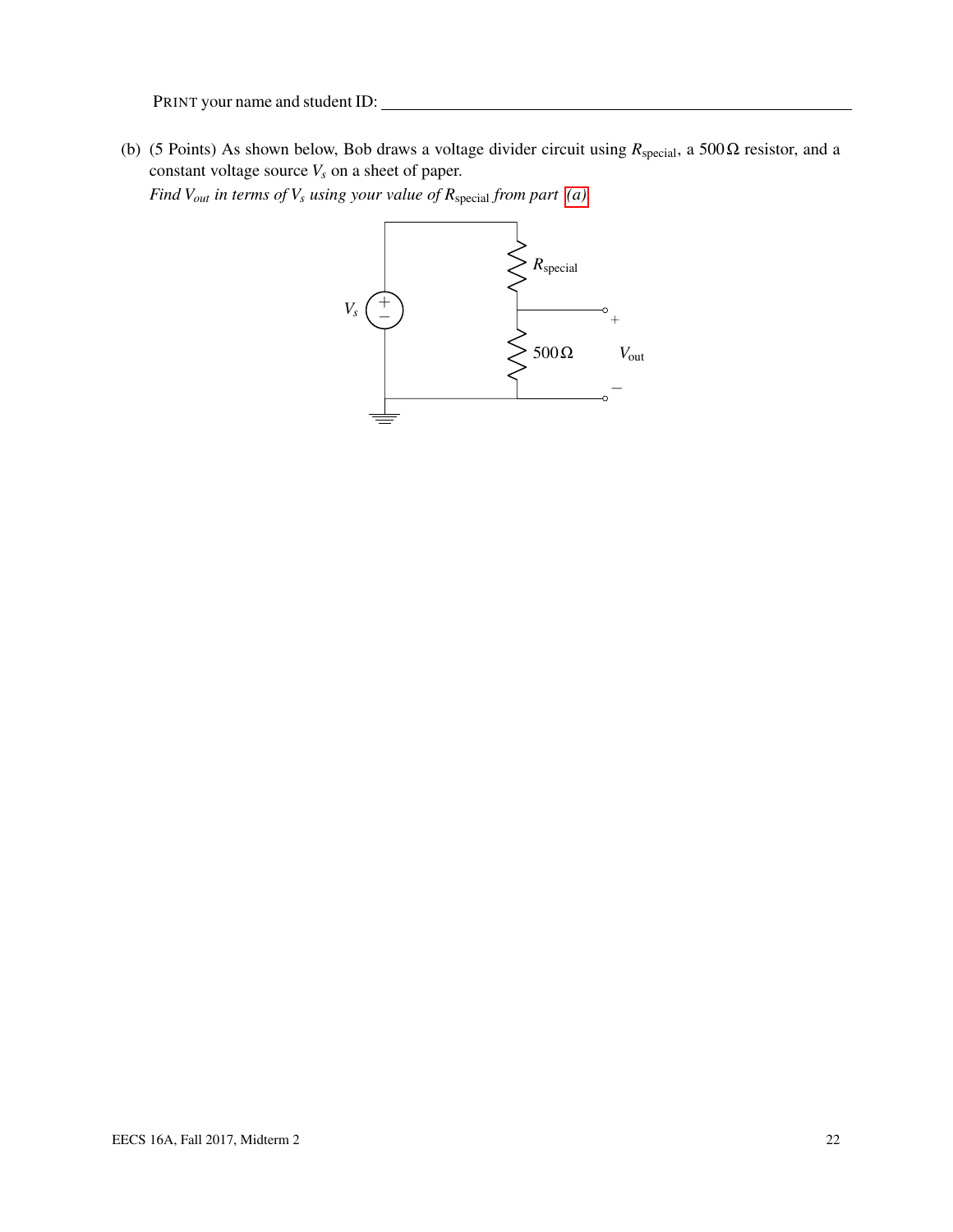<span id="page-22-0"></span>(c) (6 Points) Bob now uses the divider with an op-amp in a non-inverting amplifier configuration as shown below. *Is the op-amp below in positive or negative feedback? Make sure to justify your answer.*



(d) (Bonus: 5 Points) Bob actually builds the circuit from part [\(c\),](#page-22-0) and he finds that  $V_{\text{out}} = 3V_{\text{in}}$ . Based on this result, *did Bob measure Rspecial correctly? Briefly justify your answer.*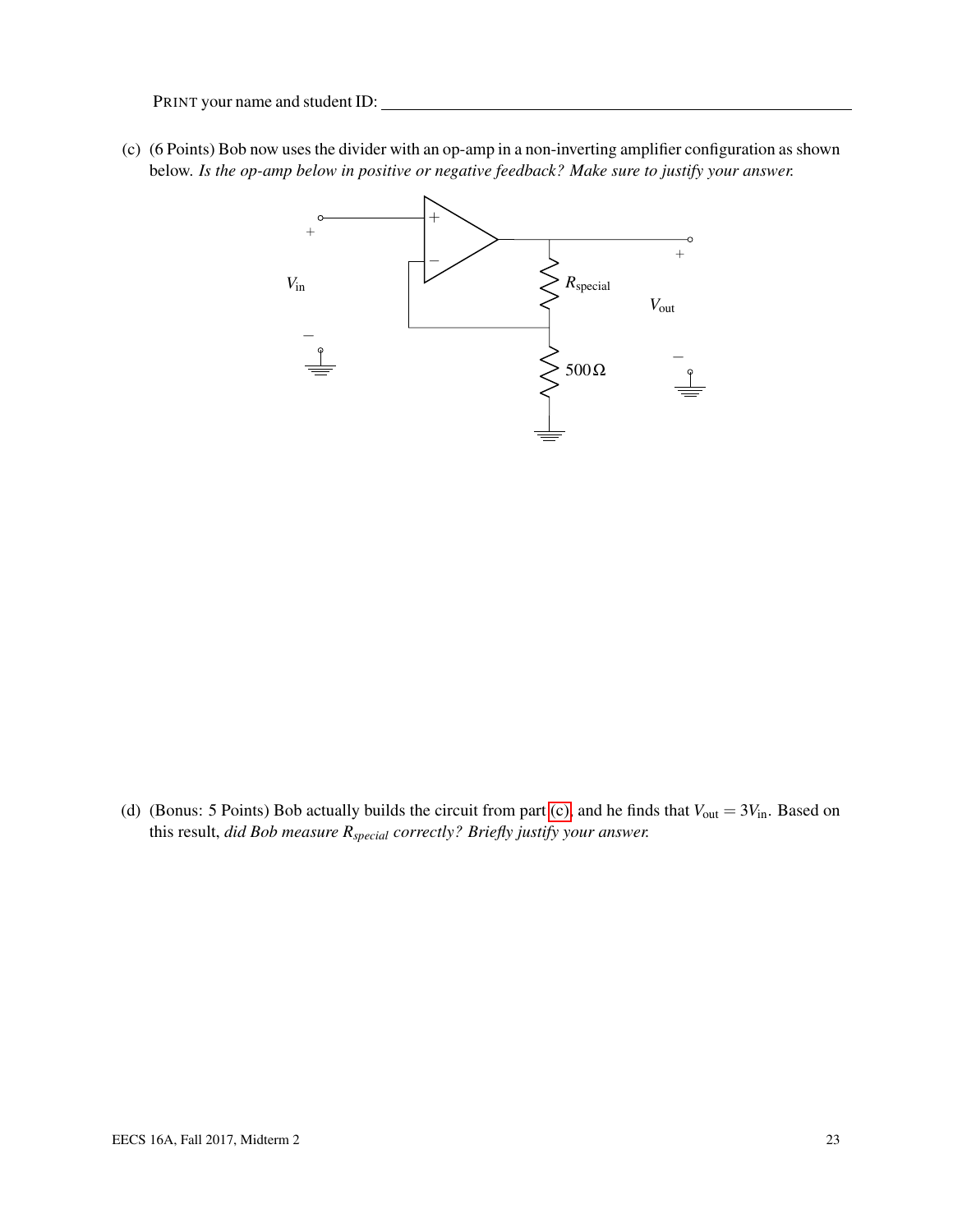Extra page for scratchwork.

If you want any work on this page to be graded, please refer to this page on the problem's main page.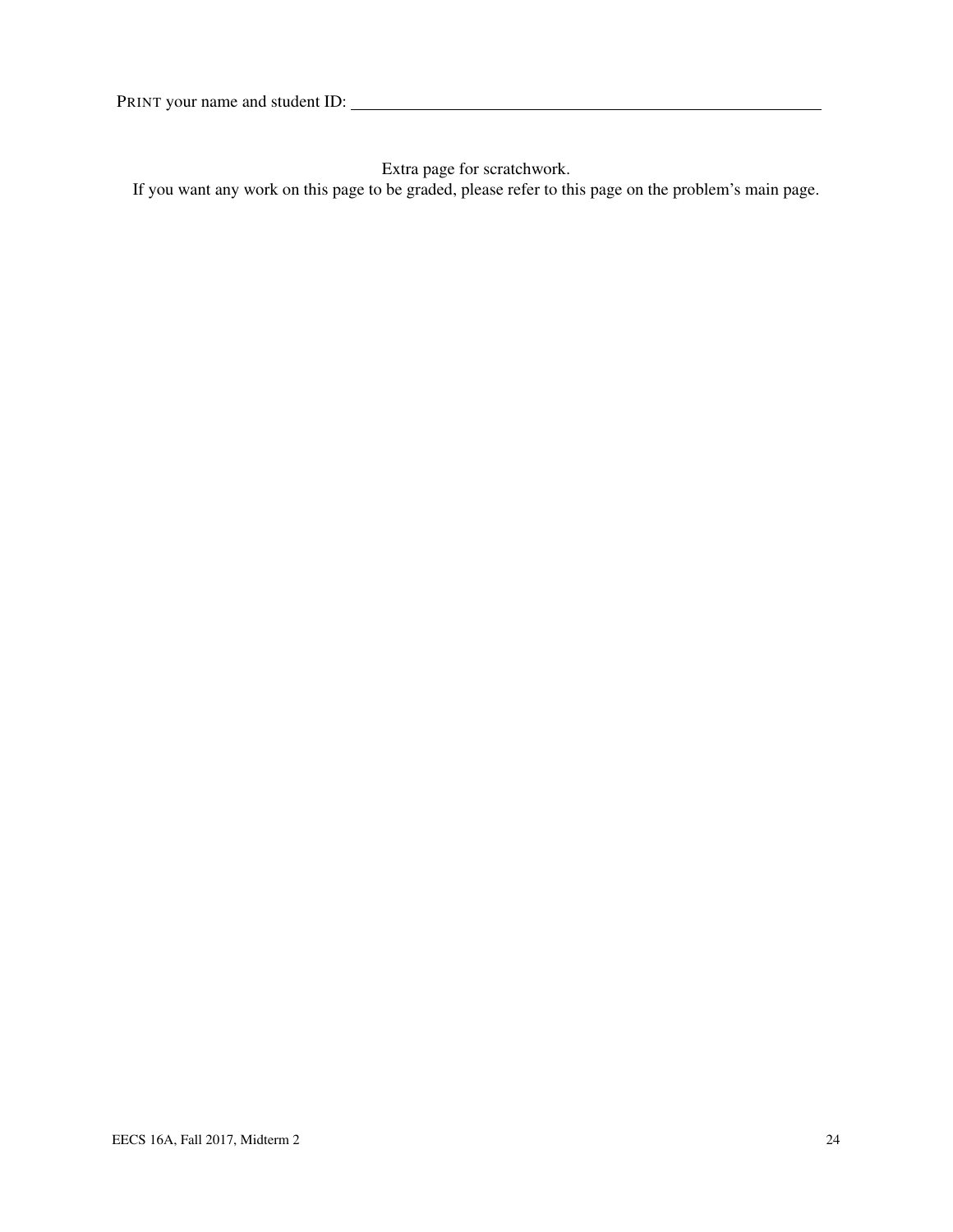Doodle page!

Draw us something if you want or give us suggestions, compliments, or complaints. You can also use this page to report anything suspicious that you might have noticed.